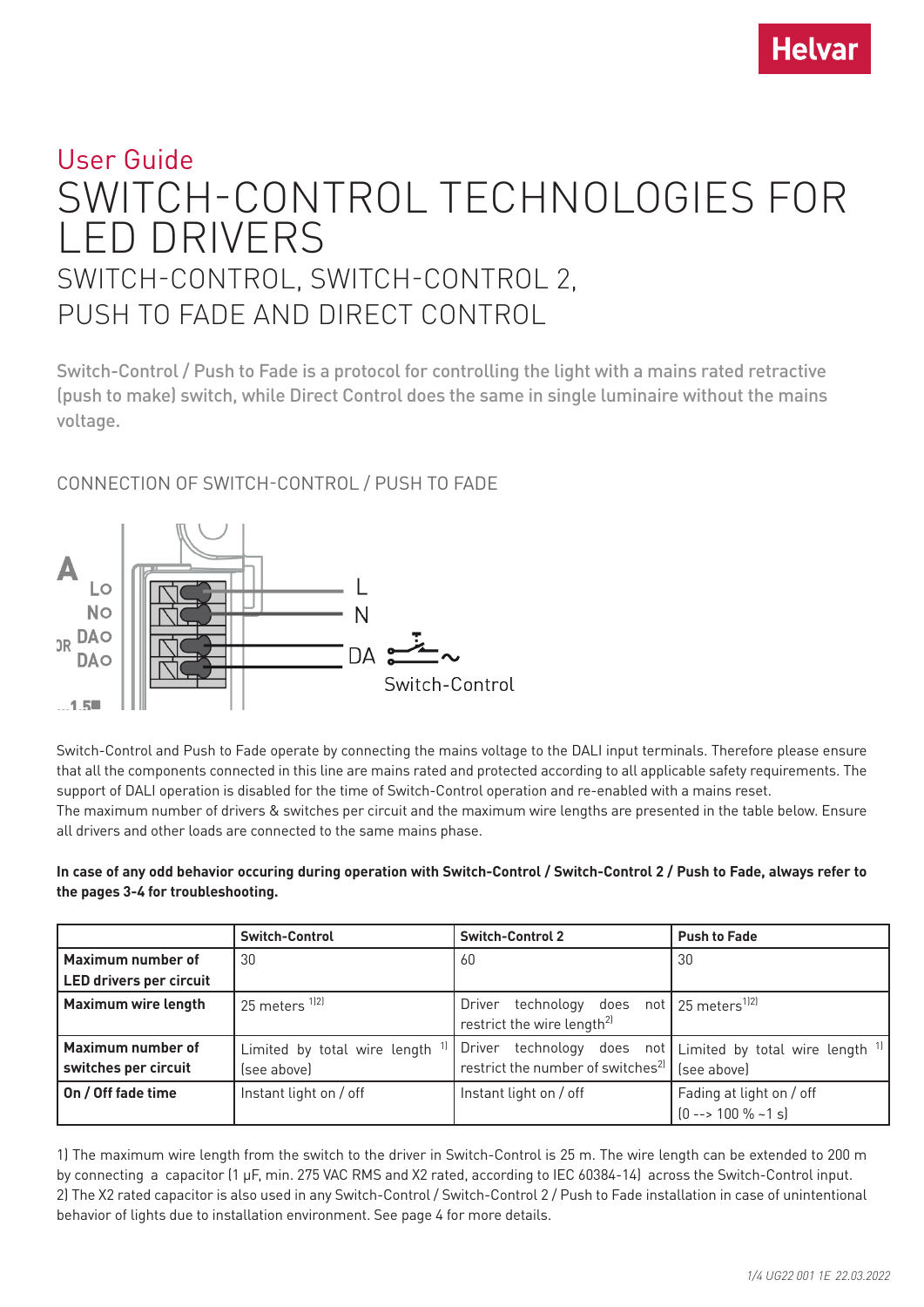

## SWITCH-CONTROL 2

Helvar Switch-Control 2 brings technological updates to the original Switch-Control. While the functional logic and principles stay the same, Switch-Control 2 allows unlimited installation wiring length. In addition, the amount of controllable drivers is increased to as high as up to 60 drivers, ensuring even more flexible use of Helvar drivers in any installation.

## PUSH TO FADE

Push to Fade is similar solution to Switch-Control, with an additional fading between on/off states for smooth lighting comfort and athmospheric experience in various applications such as spotlights and panels in hospitality and residential lighting. **Note:** Push to Fade is not compatible to be installed in the same circuit with Switch-Control or Switch-Control 2 devices.

## CONNECTION OF DIRECT CONTROL



Helvar's innovative Direct Control (patent pending) behaves much like the Switch-Control, but in this case the control can be implemented in a more straightforward way without using the mains voltage. Only a simple retractive (push to make) switch connected into the Iset / LED-Iset terminal and enabling the Direct Control from the Helvar Driver Configurator tool are needed. DALI usage is **not supported** at the same time with Direct Control operation.

Direct Control is aimed for simple implementation of luminaire-based switches, such as pull cord or local dimming push button, so only one single switch is supported per one LED driver.

|                                | <b>Direct Control</b>        |
|--------------------------------|------------------------------|
| Maximum number of              | Single driver                |
| <b>LED drivers per circuit</b> |                              |
| <b>Maximum wire length</b>     | 10 meters                    |
| Maximum number of              | Limited by total wire length |
| switches per circuit           |                              |

## SWITCH-CONTROL / DIRECT CONTROL OPERATION LOGIC

| Switch active less than 50 ms           | No operation. This is a protection against short interruptions and disturbances<br>in the control cables.                                                                                                                                                                             |
|-----------------------------------------|---------------------------------------------------------------------------------------------------------------------------------------------------------------------------------------------------------------------------------------------------------------------------------------|
| Switch active 100-350 ms                | Short press (ON/OFF function); toggle operation between ON and OFF, At<br>switch ON the light returns to the previous level before OFF;                                                                                                                                               |
| Switch active for longer than<br>450 ms | Press and hold (Fade UP/DOWN); after switch ON the first dimming direction<br>is always to dim down; if you press and hold from OFF the light goes to min<br>level and starts fading up; the dimming direction is always changed when<br>Switch-Control / Direct Control is released. |

The Switch-Control / Direct Control fade is using DALI commands UP and DOWN with a fixed fade rate of 5 sec from min level to max level.

# PUSH TO FADE OPERATION LOGIC

|                                         | Switch active less than 500 ms   Short press (ON/OFF function); toggle operation between ON and OFF, At  <br>switch ON the light returns to the previous level before OFF;                                                                                        |
|-----------------------------------------|-------------------------------------------------------------------------------------------------------------------------------------------------------------------------------------------------------------------------------------------------------------------|
| Switch active for longer than<br>500 ms | Press and hold (Fade UP/DOWN); after switch ON the first dimming direction<br>is always to dim down; if you press and hold from OFF the light goes to min<br>level and starts fading up; the dimming direction is always changed when<br>Push to Fadeis released. |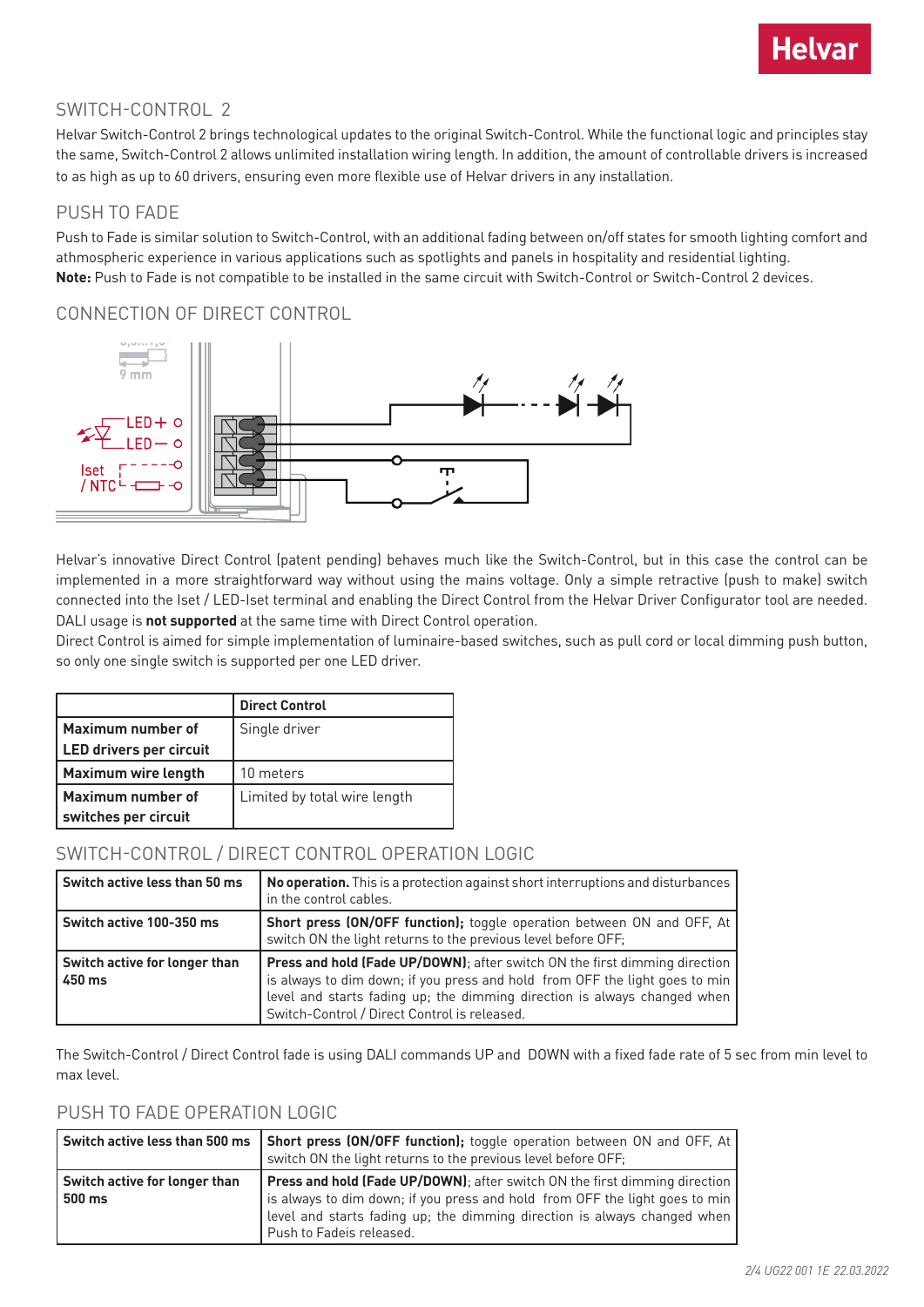# SETTING POWER ON TO LAST LEVEL

#### **With Switch-Control and Direct Control**

Default setting of "power on to last level" is **deactivated** unless stated otherwise in the LED driver datasheet.

Following sequence will either **activate or deactivate** "Power on to last level" functionality:

- 1 x long switch (20 25 sec.)
- 3 x short switch (100-350 ms)
- 1 x long switch (20- 25 sec.)

The timing windows are defined in a precise manner, so the usage of a timer / stop watch is recommended. Approximately a 2 seconds delay is allowed between the switches.

**Note!** When activating the light must be switched ON. When deactivating the light must be switched OFF.

#### **With Push to Fade**

The power on to last level functionality is always **activated**.

A preset light level can be set, to which the LED driver will always return to when lights are switched ON. To activate or deactivate:

- Activate: double click (two pushes of a button within 500 ms of each other), when the lights are on at desired light level. Light flashes two times to indicate that the level is set.
- Deactivate: double click (two pushes of a button within 500 ms of each other) when the lights are turned off.

 If the mains break is shorter than 450 ms, the ligths will continue with no change in the current state. If the mains break is longer than 450 ms, the lights will return to the same light level that was on before the break, or if the preset level is activated, then to the preset level. If the lights were switched OFF before the mains break, they will always remain OFF after the mains return.

## RESET OF SWITCH-CONTROL & PUSH TO FADE

Due to differences in the cable-inductances of individual luminaires the intensity of the various drivers might occasionally go out of sequence with time. In this case there are different techniques available to synchronise the light levels.

1) Press and hold the Switch-Control until all lights are ON. Then Switch all lights OFF with a short press. This will bring all lights back into synchronisation again. In Push to Fade solution, the press should be >15 seconds.

2) In driver models where applicable (described in the end of the datasheet in the "Use of Switch-Control functionality section") there is also an option to carry out the synchronisation by just pressing and holding the Switch-Control switch for 10 seconds without interruption.

3) In Switch-Control / Direct control solutions, a mains power reset may also act act as a synchronisation procedure. Switching the mains OFF and ON will perform a total Switch-Control reset of the drivers, that go into the default factory state as long as "power on to last level " is not activated.

## SWITCH-CONTROL / DIRECT CONTROL FOR THE CONTROL OF COLOUR TEMPERATURE AND INTENSITY IN IC DRIVER RANGE

#### **Intensity control**

- Switching the light on and off
	- Short press  $\rightarrow$  Switch the lights ON/OFF, ON level is always with last level setting of intensity and colour temperature
- Changing the intensity
	- Long press after switching the light ON → Light dims always first down, then next long press lights fades up. Next long press would dim the light down again.
	- Long press when the light is switched OFF→ Light switches ON to minimum level, then starts to fade up.